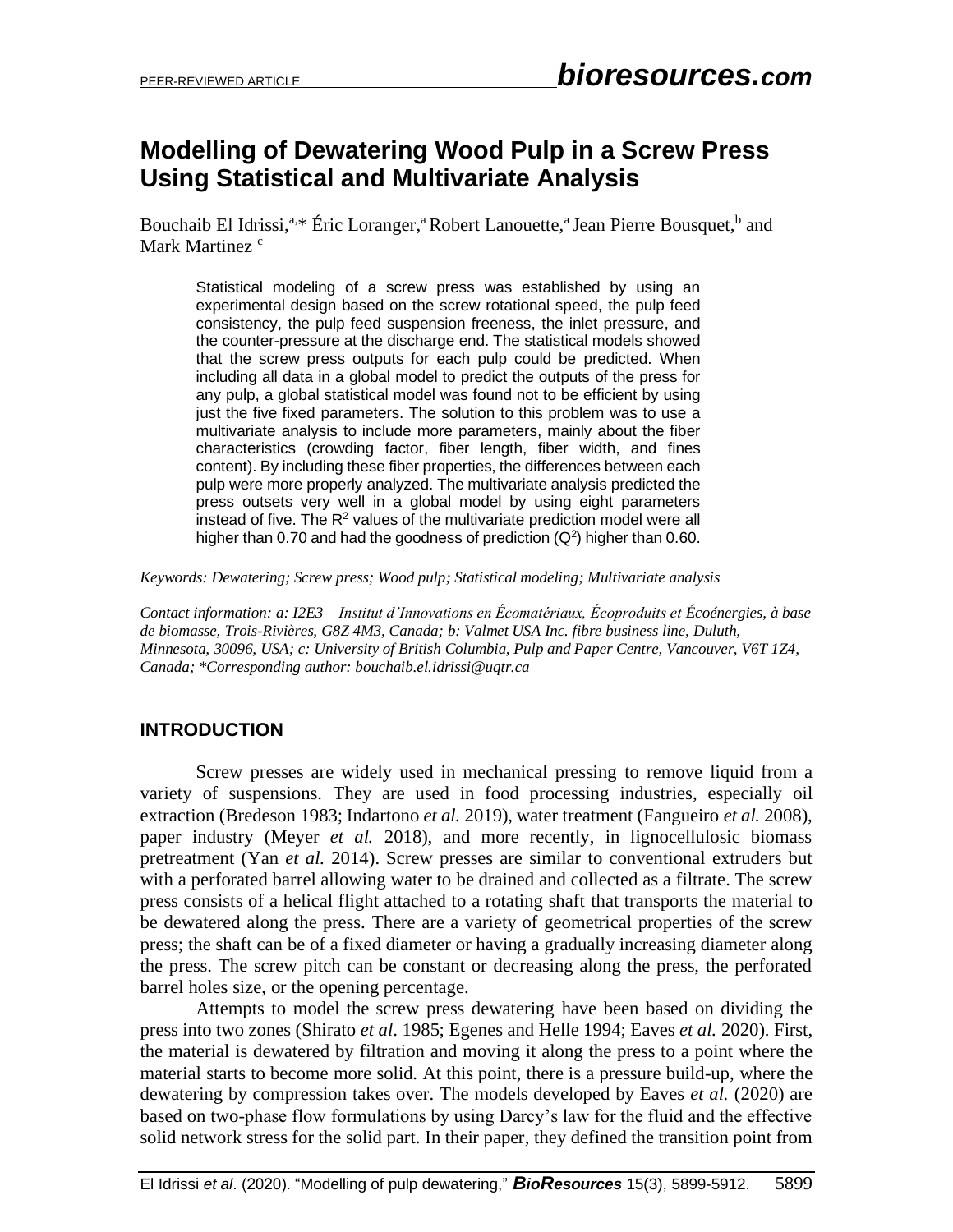the filtration zone, or as they called it the churning zone, to the consolidation zone or the shunting zone. The transition point position is dictated by the force balances, with the pressure set at the inlet and the counter-pressure maintained at the press exit.

El Idrissi *et al.* (2019) found that the dewatering in the screw press is controlled by the press operating parameters (rotational speed, inlet pressure, counter-pressure) and the material properties (feed consistency, freeness). It was shown that the main parameter is the rotational speed. The freeness and inlet consistency affect the filtrate properties more. The suspension characteristics, especially the fine content and the fiber length, dictate the range of the operating parameters in a screw press. The fiber length strongly influences the strength of a fiber suspension (Ringnér 1995); thus, it influences the degree to which the formed web can be compressed. Moreover, the crowding factor effect was considered (N) (Mason 1954; Kerekes and Schell 1992). The crowding factor was defined by Kerekes *et al.* (1992), as the number of fibers in a spherical volume of diameter equal to the length of a fiber. It is used to characterize fibers flocculation in water suspension. This factor affects mobility. In other words, it is an indicator of how fibers can move relatively to one another, as demonstrated by Martinez *et al.* (2001). Indeed, the crowding factor characterizes the fiber flocculation regimes, as defined by Soszynski (1987). A crowding factor lower than one represents a dilute regime with one chance of collision but, Martinez *et al.* (2001) modified this statement, and the dilute regime was extended until  $N = 60$  at a point they called the gel point. The fibers are continuously in contact when  $N > 60$  in a concentrated regime and tend to entangle.

In this article, a statistical model of the screw press using the five parameters previously studied (El Idrissi *et al.* 2019) was established. JMP software was used based on the experimental designs developed for each pulp. The modeling started by applying a model for each pulp individually, and it proved to be efficient, as good predictive models were found. By including the three pulps data in one model in JMP, only screw press production and filtrate flux could be predicted well. Hence, the need to use another tool was obvious to improve the global predictive model. By applying a multivariate analysis in the EXPLORE software and adding more parameters into the model (fiber length, fiber width, coarseness, crowding factor, fines content), improvements in the prediction performance were expected.

## **EXPERIMENTAL**

#### **Materials**

This study was conducted on a Thune (Voith) SP23 screw press. The screw press characteristics are detailed in Table 1. The study included three different pulps: softwood kraft pulp, bleached chemi-thermomechanical pulp (BCTMP), and softwood thermomechanical pulp (TMP). The three pulps' properties are summarized in Table 2. It should be noted that according to the crowding factor values of the three pulps, the suspension entering the screw press is above the gel point (Martinez *et al.* 2001, 2003), which means that there was already good fiber-fiber contact when entering the screw press.

#### **Methods**

The study was based on using experimental designs (Sall *et al.* 2017) developed in JMP software obtained from the SAS Institute. The first trials were made on kraft pulp, and the experimental design used was a central composite-uniform precision design with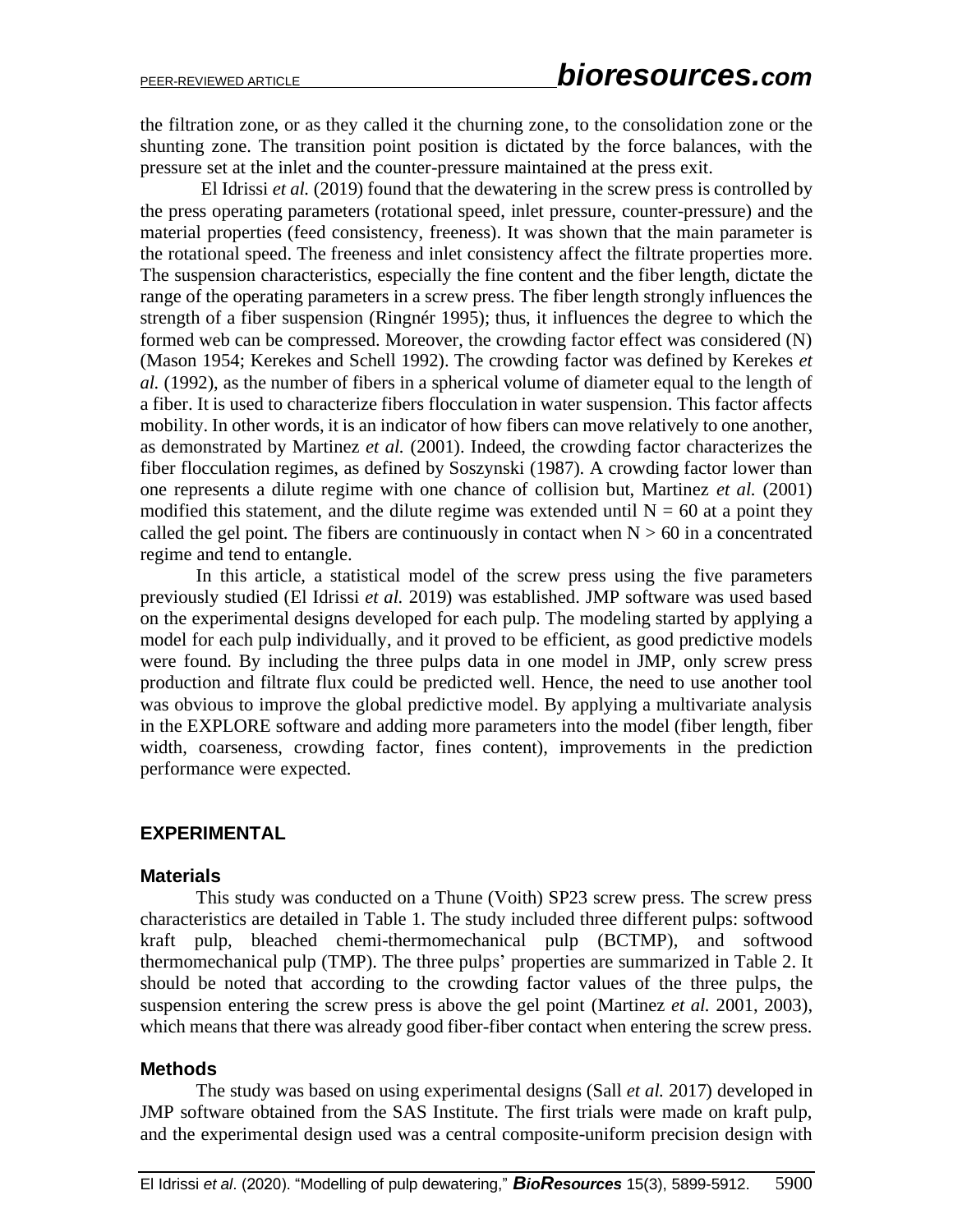six central points, giving 32 experiments. Since it appeared that counter-pressure did not affect much of the screw press outputs for kraft pulp, the other designs were organized using the counter-pressure as a blocking factor for BCTMP and TMP. Therefore, the experimental design for BCTMP and TMP was a central composite-orthogonal block design with three central points, giving 27 trials for each pulp. The experimental design levels are summarized in Table 3. The same values for all pulps were not used because when experiments were conducted on BCTMP, the screw press could not handle high rotational speeds and pressure as it did for kraft pulp; thus, the parameters were lowered a bit for BCTMP and TMP. Five operational parameters were chosen based on the operational parameters studied by El Idrissi *et al.* (2019). The screw rotational speed was varied according to the experimental design performed. The inlet consistency was measured following the procedures in TAPPI T 240 om-93 (1993) method. The freeness (CSF) was determined following the TAPPI T 227 om-99 (1999) method. The feed pressure and the counter-pressure were adjusted manually.

| Constructor                | Thune (Voith)                                            |
|----------------------------|----------------------------------------------------------|
| Model                      | SP <sub>23</sub>                                         |
| Engine                     | Hydraulic, 0-60 rpm                                      |
| Perforated barrel          | 230 mm diameter; holes 1.2 mm diameter; open area 27.5 % |
| Shaft length               | 1448.5 mm                                                |
| Pressure sensors positions | 586.50 mm; 891.60 mm; 1182.00 mm; 1421.00 mm             |

| <b>Table 1. Screw Press Dimensions</b> |  |  |
|----------------------------------------|--|--|
|----------------------------------------|--|--|

| Properties                     | Kraft pulp                                        | <b>BCTMP</b>                                                | TMP                                             |
|--------------------------------|---------------------------------------------------|-------------------------------------------------------------|-------------------------------------------------|
| Type                           | Softwood                                          | Hardwood                                                    | Softwood                                        |
| Origin                         | J. D. Irving, Ltd.<br>(Saint John, NB,<br>Canada) | Rayonier Advanced<br>Materials (Témiscaming,<br>QC, Canada) | Papier Masson<br>Ltd. (Gatineau,<br>QC, Canada) |
| Fibres length (lw*) (mm)       | 2.03                                              | 0.81                                                        | 0.91                                            |
| Fibres width $(lw^*)$ ( $µm$ ) | 27.0                                              | 28.6                                                        | 33.9                                            |
| Fines $(lw^*)$ $(\%)$          | 27.5                                              | 52.3                                                        | 60.7                                            |
| Coarseness (µg/m)              | 181                                               | 167                                                         | 222                                             |
| Crowding factor                | 285                                               | 69                                                          | 54                                              |
| * lw: length weighted          |                                                   |                                                             |                                                 |

#### **Table 2.** Initial Pulp Properties

The order of experiments was adjusted to have trials with higher freeness first before adjusting the freeness to a lower value by refining when needed, according to the experimental design developed. The experimental designs allowed the ability to evaluate the performance of the screw press and conduct a statistical predictive model. Six performance indicators were evaluated. The filtrate flux was measured by collecting the drained water in fourteen positions along the screw press. The drained water was stored to measure filtrate consistency and percent fiber loss. The outlet consistency was measured by collecting the dried pulp at the outlet. The screw press production is a calculated value determined by the total solids' concentration and flow to the screw press. The energy consumption was calculated by using the torque values and the rotational speed. Finally,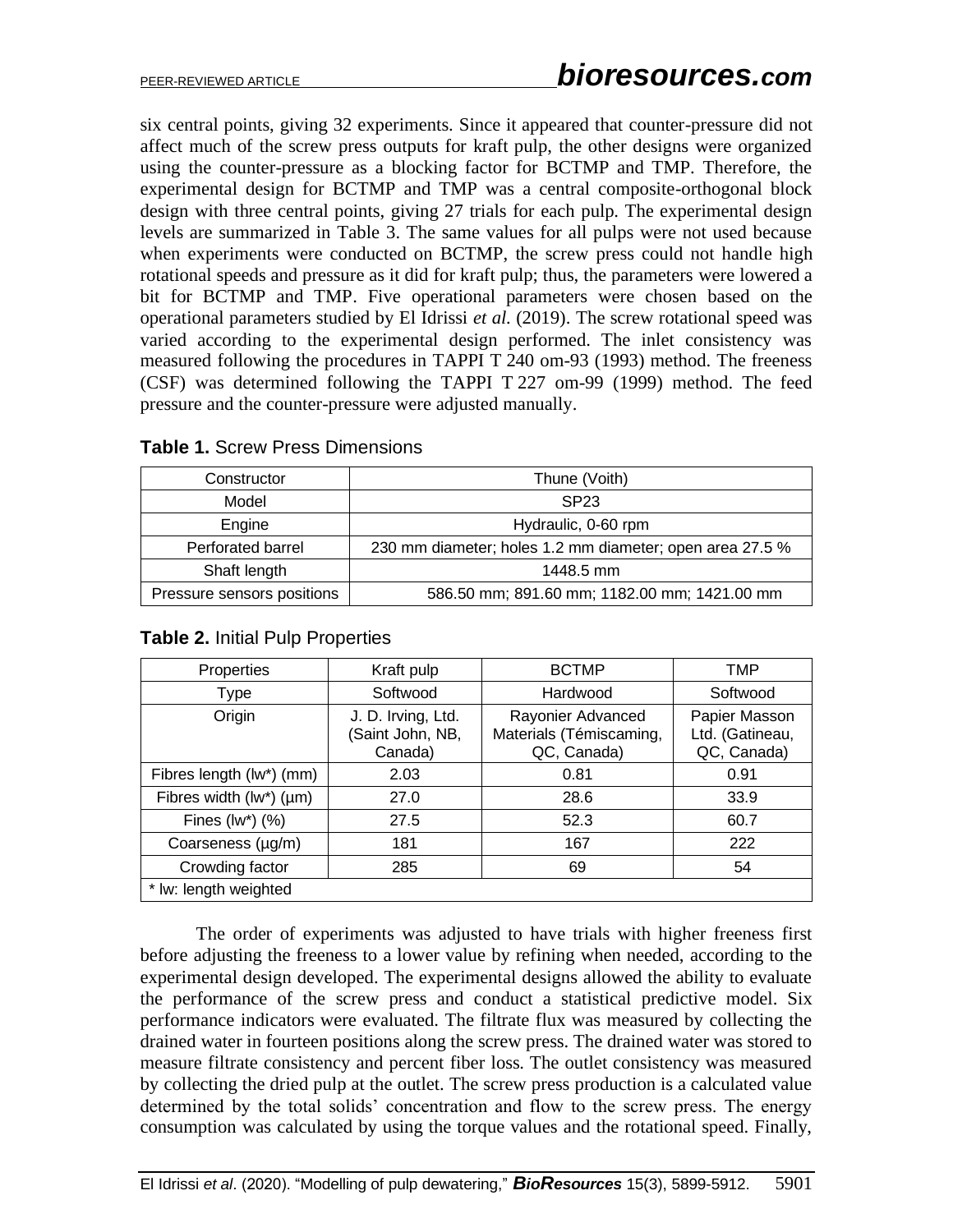four pressure sensors along the screw press were installed as discussed in previously published work (El Idrissi *et al.* 2019), and it was observed that the pressure is affected only near the discharge end; therefore, only the pressure in sensor 4 was predicted.

| Pulp                                                          |    | Rotational<br>Speed (rpm) |                | Consistency<br>(%) |     | Freeness (mL) |    | <b>Feed Pressure</b><br>(kPa*) |     | Counter-<br>Pressure (kPa*) |
|---------------------------------------------------------------|----|---------------------------|----------------|--------------------|-----|---------------|----|--------------------------------|-----|-----------------------------|
| Level                                                         | -1 | $+1$                      | -1             | $+1$               | -1  | $+1$          | -1 | +1                             | -1  | $+1$                        |
| Kraft                                                         | 22 | 44                        | $\overline{2}$ | 4.0                | 176 | 464           | 10 | 30                             | 200 | 400                         |
| <b>BCTMP</b>                                                  | 9  | 44                        | 2              | 3.8                | 151 | 328           | 8  | 30                             | 200 | 400                         |
| <b>TMP</b>                                                    | 10 | 34                        | 2              | 3.57               | 137 | 276           | 4  | 18                             | 200 | 400                         |
| * All the measured pressures are expressed as gauge pressure. |    |                           |                |                    |     |               |    |                                |     |                             |

**Table 3.** Design Level Values

\* All the measured pressures are expressed as gauge pressure.

The predictive models developed in JMP did not show high goodness of fit for a global model that included the three pulps', so another tool (EXPLORE software, Canmet Energy, Varennes (QC) Canada) was used to include more variables into the multivariate analysis. In addition to the previously cited five parameters, the fiber length, fiber width, fines content, coarseness, and the crowding factor were added to perform a multivariate analysis.

# **RESULTS AND DISCUSSION**

## **Individual Model Choice**

The  $\mathbb{R}^2$  values from each sample were compared to find the best predictive model for each situation. The first model is a linear model based on the five parameters studied. A model with the five parameters plus their interactions could also be used, or the parameters could be included as quadratic terms in a quadratic model. The goodness of fit was compared in terms of  $R^2$  in Table 4.

| Pulp         | Model        | Outlet<br>$(\% )$ | Log (Filtrate<br>Consistency Consistency)<br>$(\% )$ | Filtrate<br><b>Flux</b><br>(kg/min) | Production<br>(odmt/d) | Log<br>Pressure)<br>(kPa) | Log (Energy<br>(Sensor 4 Consumption)<br>(kWh/kg) |
|--------------|--------------|-------------------|------------------------------------------------------|-------------------------------------|------------------------|---------------------------|---------------------------------------------------|
| Kraft        | Simple       | 0.59              | 0.80                                                 | 0.82                                | 0.88                   | 0.91                      | 0.74                                              |
|              | Interactions | 0.70              | 0.94                                                 | 0.93                                | 0.92                   | 0.97                      | 0.92                                              |
|              | Quadratic    | 0.76              | 0.94                                                 | 0.97                                | 0.92                   | 0.97                      | 0.93                                              |
| <b>BCTMP</b> | Simple       | 0.78              | 0.66                                                 | 0.77                                | 0.91                   | 0.57                      | 0.70                                              |
|              | Interactions | 0.92              | 0.77                                                 | 0.90                                | 0.98                   | 0.91                      | 0.91                                              |
|              | Quadratic    | 0.92              | 0.77                                                 | 0.90                                | 0.98                   | 0.91                      | 0.91                                              |
| <b>TMP</b>   | Simple       | 0.72              | 0.38                                                 | 0.88                                | 0.90                   | 0.66                      | 0.61                                              |
|              | Interactions | 0.72              | 0.65                                                 | 0.94                                | 0.97                   | 0.84                      | 0.69                                              |
|              | Quadratic    | 0.72              | 0.86                                                 | 0.97                                | 0.99                   | 0.84                      | 0.78                                              |

**Table 4.** R<sup>2</sup> Models Values for Each Pulp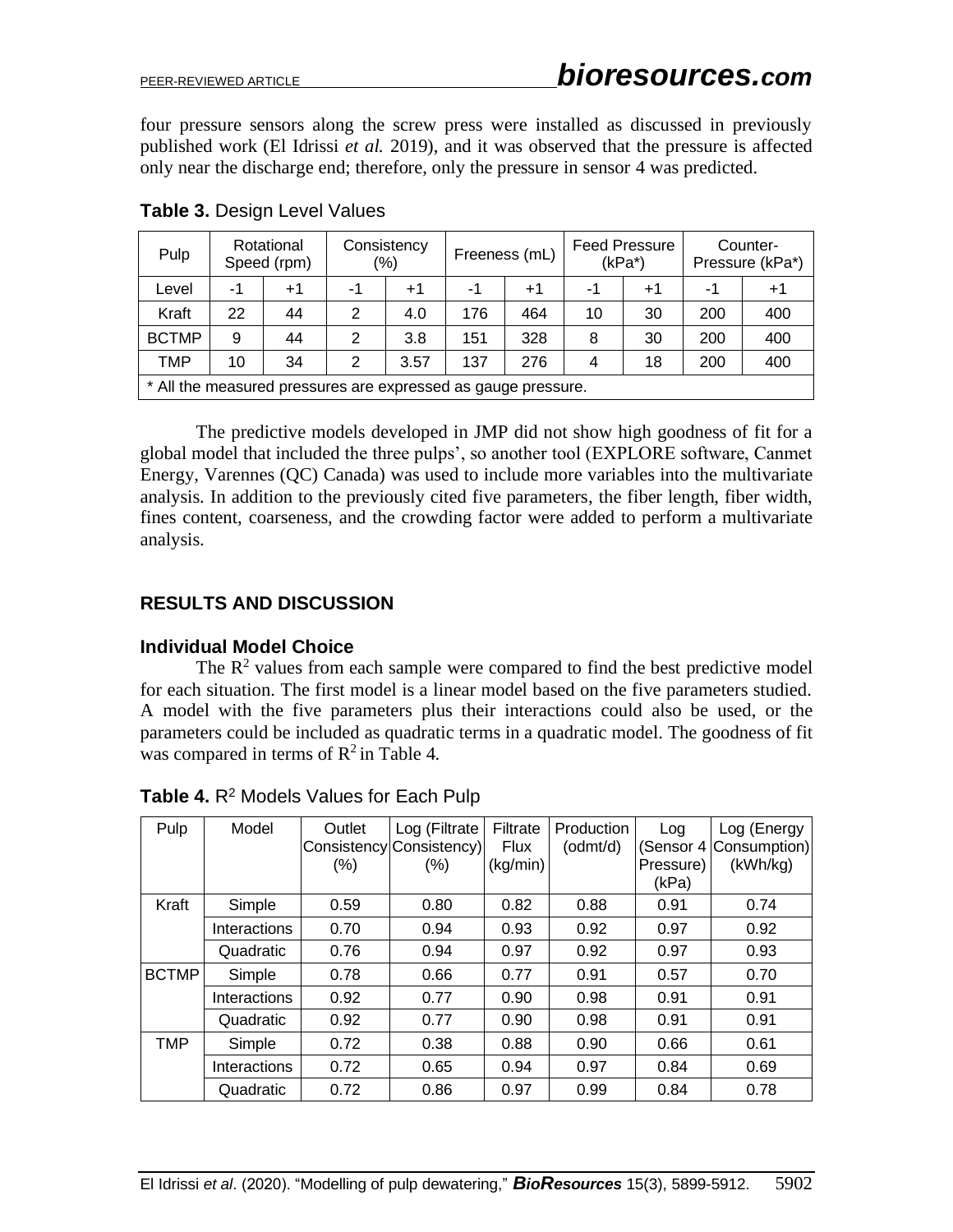At first glance, a simple model could be a good choice for kraft pulp and BCTMP, but it gave a very low  $R^2$  for TMP filtrate consistency. Thus, the simple model was omitted as an option. Then the model with interactions was compared to the quadratic model. Comparing the  $R^2$  in Table 4 for these two options, the  $R^2$  was not improved by including quadratic terms into the model in order to predict the outputs well. However, by including the quadratic terms, the  $R^2$  was slightly improved for TMP filtrate consistency and TMP energy consumption. As a result, the variables affecting the responses were only evaluated using a model with interactions.

The prediction coefficients of the model with interactions are summarized in Table 5. Each coefficient reflects the degree to which a parameter or the parameters interactions affect the related response. They represent the coefficients in the prediction formula, for instance the outlet consistency for kraft pulp is predicted as follows:

Out. Cons. = 
$$
33.04 + 0.4 \times \text{CSF} + 1.32 \times \text{C}
$$
. pres. -  $2.22 \times \text{Rot}$ . speed –  $1.09 \times \text{CSF} \times \text{Rot}$ . speed –

#### 0.09\* . .\* . *C pres Rot speed*

The freeness and the rotational speed are the two most important parameters, as they either affect a response individually or by interaction with another parameter, this confirms the findings in El Idrissi *et al.* (2019). The work done by Xu *et al.* (2001) on bleached kraft pulp showed that the rotational speed was the most significant and the suspension flow along with the residence time, are more closely related with the rotational speed than to the feed pressure. The same remark was made by Egenes and Helle (1992). Their work on beaten and unbeaten kraft pulp showed that the freeness along with the rotational speed are the most significant factors that define how the pulp is dewatered.

BCTMP had the best prediction for outlet consistency when comparing the models' goodness of fit in Table 4; they seem similar for kraft pulp and TMP. Kraft pulp and TMP are both produced from softwood, so their fibers are not as rigid and stiff as BCTMP, which is from hardwood fibers. This possibly explains the similarity between TMP and BCTMP. Analysis of the data for outlet consistency in Table 5 shows that the freeness is a very important factor for BCTMP but has no effect on TMP and a slight effect on kraft pulp. Considering these facts and keeping in mind that BCTMP is made from hardwood, with more rigid fibers, it explains the difference between this pulp, kraft pulp, and TMP. For the filtrate consistency, a similarity between BCTMP and TMP was observed. Both pulps had almost identical fines content, and by comparing the coefficients in Table 5, both BCTMP and TMP were not affected by the rotational speed, but they were more affected by the feed consistency.

For the filtrate flux, the three pulps showed a good fit. The difference observed was the amount of flow for each pulp. The kraft pulp had a higher filtrate flow rate; it contained longer fibers offering more space for water and fines to slip from the screw press. BCTMP flux was observed to be higher than TMP, even if containing very close fines content and very close operational parameters. This can be explained by the rigidity of BCTMP fibers. The main factors affecting the filtrate flux, as observed in Table 5, are the freeness, the rotational speed, and the feed consistency. The pressure has more effect on BCTMP, as it has more rigid fibers offering more fiber interspace for dewatering under higher pressure, since the pulp pad remains less compact. The other outlet variable is the production rate of the pulps, which is well predicted for the three pulps, with almost no significant difference. It was observed that the screw press production rate was very much affected by the rotational speed and feed consistency (El Idrissi *et al.* 2019), and this is also observed in Table 5.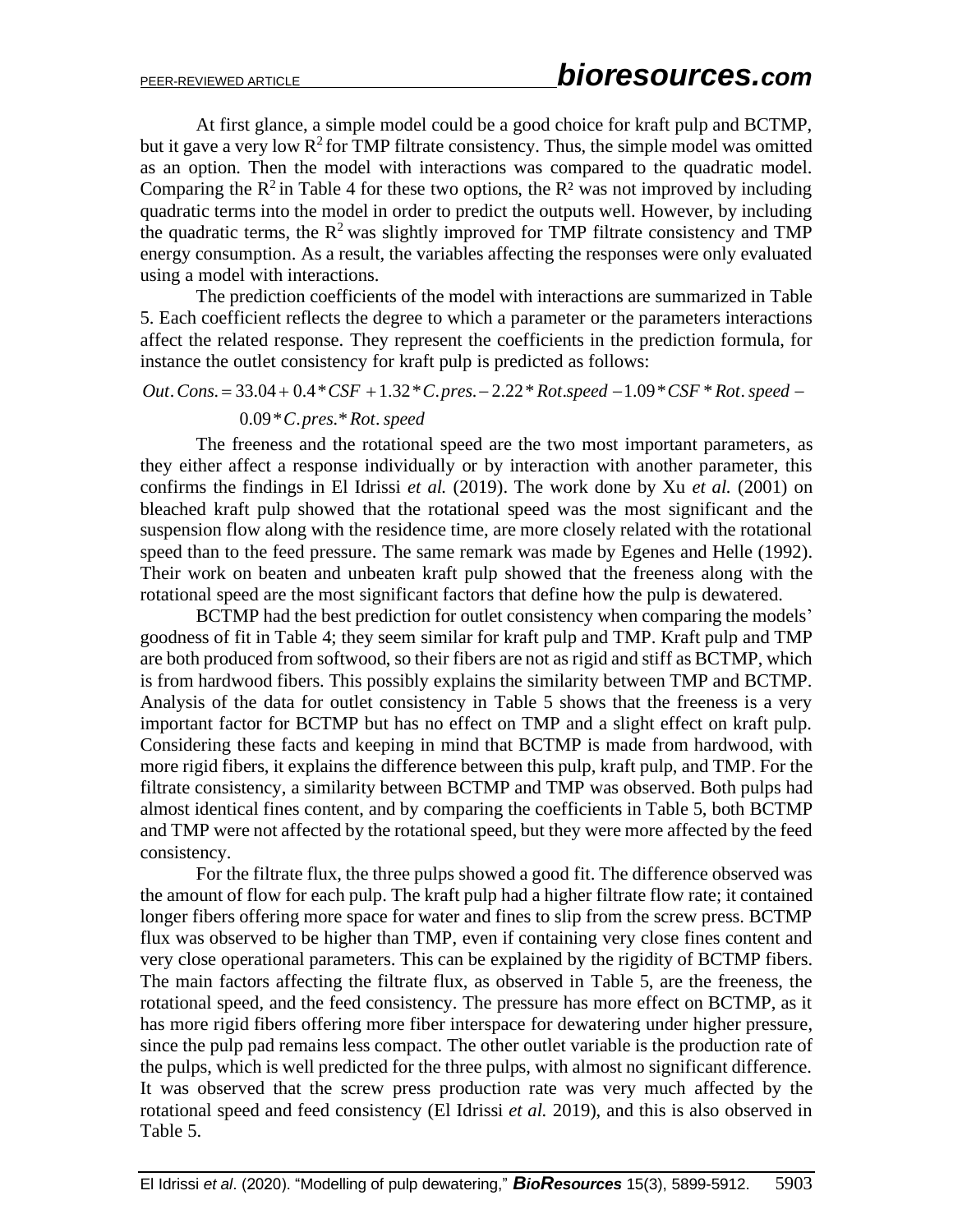# **Table 5.** Estimated Coefficients for Models with Interactions of Each Pulp with a Significant Probability at 95%

| Pulp                                                                                                                      | Terms                                                       | Outlet                   | Filtrate                 |                          | Filtrate Production Sensor 4 |                          | Energy               |  |
|---------------------------------------------------------------------------------------------------------------------------|-------------------------------------------------------------|--------------------------|--------------------------|--------------------------|------------------------------|--------------------------|----------------------|--|
|                                                                                                                           |                                                             |                          | consistency Consistency  | <b>Flux</b>              | (odmt/d)                     |                          | Pressure Consumption |  |
|                                                                                                                           |                                                             | $(\% )$                  | $(\% )$                  | (kg/min)                 |                              | (kPa)                    | (kWh/kg)             |  |
| Kraft                                                                                                                     | Intercept                                                   | 33.04                    | 0.19                     | 296.74                   | 12.95                        | 242.53                   | 1.35                 |  |
|                                                                                                                           | <b>CSF</b>                                                  | $0.40*$                  | $-0.04$                  | 58.24                    | 2.31                         | 23.43                    | $-0.27$              |  |
|                                                                                                                           | Cons.                                                       | $\blacksquare$           | $-0.05$                  | $-33.76$                 | 3.86                         | 33.15                    | $-0.47$              |  |
|                                                                                                                           | Pres.                                                       | $\mathbf{r}$             | 0.06                     | 24.82                    | 0.76                         | 8.08                     | $\blacksquare$       |  |
|                                                                                                                           | C.pres.                                                     | 1.32                     | $\blacksquare$           | $\blacksquare$           | $\blacksquare$               | 33.71                    | 0.09                 |  |
|                                                                                                                           | Rot. speed                                                  | $-2.22$                  | 0.05                     | 46.33                    | 1.96                         | $-53.98$                 | 0.09                 |  |
|                                                                                                                           | CSF x Cons.                                                 | $\overline{\phantom{a}}$ | 0.02                     | $-30.84$                 | $-0.51$                      | $-3.21$                  | 0.23                 |  |
|                                                                                                                           | CSF x Pres.                                                 | $\blacksquare$           | $-0.02$                  | $\blacksquare$           | $\blacksquare$               | $\blacksquare$           | $\blacksquare$       |  |
|                                                                                                                           | CSF x C.Pres.                                               |                          | $\mathbf{r}$             |                          | L.                           | 8.06                     | $\mathbf{r}$         |  |
|                                                                                                                           | Cons. x Rot.<br>speed                                       | $\blacksquare$           | $\blacksquare$           | $\blacksquare$           | 1.06                         | $\blacksquare$           | $-0.09$              |  |
|                                                                                                                           | Cons. x Pres.                                               | ä,                       | $-0.03$                  | $\blacksquare$           | $\blacksquare$               | $\blacksquare$           | $\blacksquare$       |  |
|                                                                                                                           | CSF x Rot. speed                                            | $-1.09$                  | $\mathbf{r}$             | 12.47                    | $\blacksquare$               | $-6.71$                  | $\blacksquare$       |  |
|                                                                                                                           | Pres. x Rot. speed                                          | $\blacksquare$           | 0.02                     | $\blacksquare$           | $\overline{\phantom{a}}$     |                          | $\blacksquare$       |  |
|                                                                                                                           | C.Pres. x Rot.<br>speed                                     | $-0.09$                  | $\blacksquare$           | $\blacksquare$           | $\overline{\phantom{a}}$     | $-16.38$                 | $\blacksquare$       |  |
| <b>BCTMP</b>                                                                                                              | Intercept                                                   | 28.00                    | 0.46                     | 252.63                   | 8.58                         | 252.96                   | 1.52                 |  |
|                                                                                                                           | <b>CSF</b>                                                  | 3.82                     | $-0.17$                  |                          | 1.43                         | 78.43                    | $0.01*$              |  |
|                                                                                                                           | Cons.                                                       | 1.49                     | $-0.43$                  | $-108.77$                | 2.02                         | 68.13                    | $-0.33$              |  |
|                                                                                                                           | Rot. Speed                                                  | $-11.88$                 | $\omega$                 | 76.92                    | 3.08                         | $-291.09$                | $-0.70$              |  |
|                                                                                                                           | Pres.                                                       | $\overline{\phantom{a}}$ | 0.25                     | 87.53                    | 1.54                         | $\overline{\phantom{a}}$ | $-0.25$              |  |
|                                                                                                                           | C.Pres.                                                     | $\blacksquare$           | $\mathbf{r}$             | $\blacksquare$           | ä,                           | $-0.35$                  | $\mathbf{r}$         |  |
|                                                                                                                           | CSF x Cons.                                                 | $-1.53$                  | $\blacksquare$           | н.                       | 1.15                         | $\blacksquare$           | $-0.21$              |  |
|                                                                                                                           | CSF xRot. speed                                             | 4.46                     | $\sim$                   | $\sim$                   | $\blacksquare$               | 190.32                   | 0.46                 |  |
|                                                                                                                           | $\overline{\text{Cons.}}$ x Pres.                           | $\blacksquare$           | $-0.25$                  | $-96.59$                 |                              |                          | $\blacksquare$       |  |
|                                                                                                                           | Pres. x Rot. speed                                          | $\overline{\phantom{a}}$ | $\overline{\phantom{0}}$ | $\overline{\phantom{a}}$ | 0.69                         |                          | $\blacksquare$       |  |
|                                                                                                                           | Cons. x Rot.<br>speed                                       |                          |                          |                          |                              |                          | 0.33                 |  |
| <b>TMP</b>                                                                                                                | Intercept                                                   | 27.06                    | 0.25                     | 160.28                   | 6.43                         | 160.77                   | 1.53                 |  |
|                                                                                                                           | Rot. speed                                                  | -7.66                    | ÷                        | 44.18                    | 1.99                         | -135.00                  | $\blacksquare$       |  |
|                                                                                                                           | <b>CSF</b>                                                  | -                        | $-0.09$                  | 22.51                    | 1.13                         | 12.26*                   | $-0.26$              |  |
|                                                                                                                           | Cons.                                                       | ٠                        | $-0.10$                  | $-19.34$                 | 1.76                         | 47.66                    | $-0.40$              |  |
|                                                                                                                           | Pres.                                                       | ۰                        | 0.05                     | 20.43                    | 0.53                         | 20.72*                   | $\blacksquare$       |  |
|                                                                                                                           | $CSF \times Cons.$                                          |                          | 0.07                     |                          |                              |                          | 0.17                 |  |
|                                                                                                                           | Cons. x Pres.                                               |                          | $-0.05$                  | $-9.41$                  | ۰                            | 31.43                    |                      |  |
|                                                                                                                           | CSF x Rot. speed                                            |                          |                          | 13.14                    | 0.51                         | 58.45                    |                      |  |
|                                                                                                                           | Cons. x Rot.                                                |                          |                          |                          | 0.94                         | $-18.06$                 |                      |  |
|                                                                                                                           | speed<br>CSF x Pres.                                        |                          |                          |                          | $-0.03$                      |                          |                      |  |
|                                                                                                                           | * Not significant at 95%, but term included in interactions |                          |                          |                          |                              |                          |                      |  |
|                                                                                                                           |                                                             |                          |                          |                          |                              |                          |                      |  |
| Where Cons. is inlet consistency; Pres. is Inlet pressure; Rot. Speed is Rotational speed;<br>C.pres. is Counter pressure |                                                             |                          |                          |                          |                              |                          |                      |  |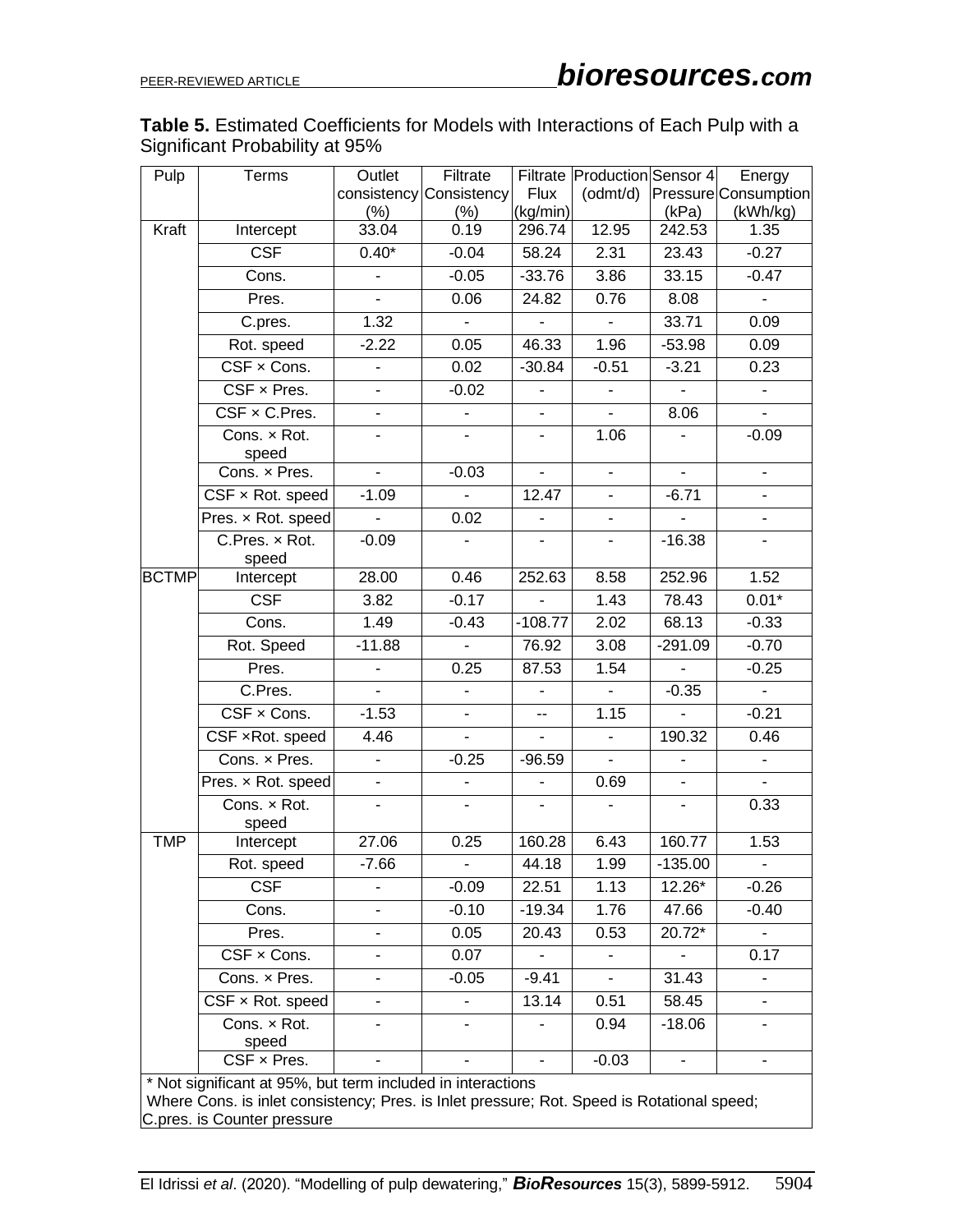The pressure of interest was that of sensor 4 because the pressure in the other three sensors was very close to the feed pressure. Table 4 shows that the pressure at sensor 4 was very well predicted. The model fit well for BCTMP and kraft pulp, but seemed a bit less efficient for TMP. This is probably due to the fines content, which alters the pressure zones in the compressed pulp in the screw press. From Table 5, it was noted that the rotational speed was the main factor affecting the pressure at sensor 4, which confirms previous findings by El Idrissi *et al.* (2019). Finally, the energy consumption was very well predicted for kraft pulp and BCTMP, as observed in Table 4. As for TMP, softwood fibers and more fines might have made the motor load fluctuate due to a more sensitive operation, giving a lower prediction. The main factors affecting the energy consumption were the feed consistency and the freeness, as can be observed in Table 5.

## **General Model**

Individually evaluating each pulp confirmed that the model with interactions predicted the responses very well. For practical purposes, a model that can include the three pulps would be better. Hence, the outputs could be predicted no matter the pulp being dewatered in the screw press. Therefore, a global model was performed by putting all the pulps data in one model using JMP. The global statistical model did not perform as well as expected for some responses. Therefore, the EXPLORE software, which is based on multivariate analysis, had to be used. The multivariate analysis included more complex relationships and additional parameters to increase the goodness of prediction.

## *General statistical model (JMP)*

A global model was generated by putting the dewatering data of the three pulps in JMP software. As shown in Table 6, three models were established: a simple model including just the five parameters, a model including interactions as well, and a model including quadratic terms. The model with interactions was chosen by comparing the  $\mathbb{R}^2$ values comparing the three established models based on their  $R^2$  values. The  $R^2$  of the model with interactions and the quadratic model was almost equal. The only exception was for the outlet consistency, which was slightly higher in the quadratic model. Thus, the model with interactions is the optimal choice to have a simplified prediction formula with good accuracy. In the global model, only the filtrate flux and the production have a high  $R<sup>2</sup>$ , meaning that they can be predicted very well. For the other responses, it seems that more information was needed to improve the goodness of fit. Table 7 shows the estimation coefficients for the global model with interactions. The rotational speed and freeness are the most important factors, followed by feed consistency.

| Model               | Outlet<br>consistency<br>$\frac{(0)}{0}$ | Filtrate<br>Consistency<br>$\frac{1}{2}$ | <b>Filtrate Flux</b><br>(kq/min) | Production<br>(odmt/d) | Sensor 4<br>Pressure<br>(kPa) | Energy<br>Consumption<br>(kWh/kg) |
|---------------------|------------------------------------------|------------------------------------------|----------------------------------|------------------------|-------------------------------|-----------------------------------|
| Simple              | 0.37                                     | 0.32                                     | 0.83                             | 0.90                   | 0.45                          | 0.49                              |
| <b>Interactions</b> | 0.40                                     | 0.38                                     | 0.86                             | 0.94                   | 0.54                          | 0.54                              |
| Quadratic           | 0.52                                     | 0.38                                     | 0.86                             | 0.94                   | 0.62                          | 0.58                              |

Table 6. R<sup>2</sup> for a Global Model Including the Three Pulps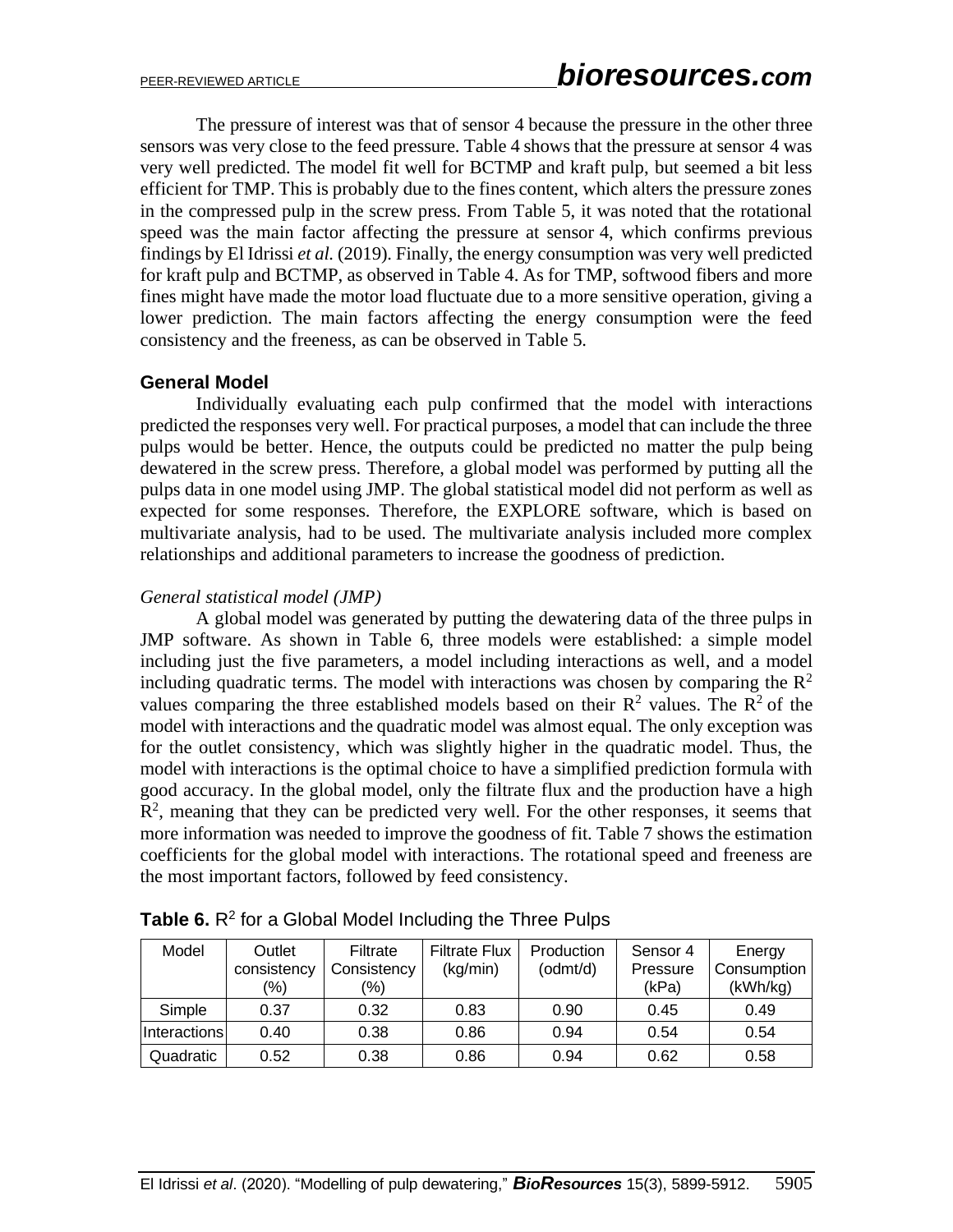| Terms                                                         | Outlet<br>Consistency<br>(%) | Filtrate<br>Consistency<br>$(\% )$ | Filtrate<br><b>Flux</b><br>(kq/min) | <b>Production</b><br>(odmt/d) | Sensor 4<br>Pressure<br>(kPa) | Energy<br>Consumption<br>(kWh/kg) |
|---------------------------------------------------------------|------------------------------|------------------------------------|-------------------------------------|-------------------------------|-------------------------------|-----------------------------------|
| Intercept                                                     | 30.83                        | 0.23                               | 289.76                              | 12.38                         | 208.04                        | 1.35                              |
| Freeness                                                      | 2.35                         | $-0.10$                            | 62.46                               | 2.61                          | 56.24                         | $-0.30$                           |
| Consistency                                                   |                              | $-0.12$                            | -48.84                              | 3.82                          | 40.52                         | $-0.42$                           |
| Pressure                                                      | $1.39*$                      | 0.09                               | 46.97                               | 1.29                          | 43.07                         |                                   |
| Rot. speed                                                    | $-3.65$                      |                                    | 48.76                               | 2.22                          | $-65.69$                      | $-0.08$                           |
| Freeness x Consist.                                           | ٠                            | 0.08                               | $-17.96$                            |                               |                               | 0.18                              |
| Freeness x Pressure                                           | $-1.83$                      |                                    |                                     | $-0.06$                       |                               |                                   |
| Consistency $\times$ Rot.<br>Speed                            |                              |                                    |                                     | 1.11                          | $-25.90$                      | $-0.10$                           |
| Consistency x Pressure                                        |                              | $-0.06$                            | $-15.50$                            | 0.53                          |                               |                                   |
| Freeness x Rot. speed                                         | 0.35                         |                                    | 8.84                                |                               | 47.59                         |                                   |
| $*$ Not significant at 95%, but term included in interactions |                              |                                    |                                     |                               |                               |                                   |

**Table 7.** Estimated Coefficients for a Global Interaction Model with a Significant Probability at 95%

#### *General multivariate model (EXPLORE)*

The multivariate analysis in EXPLORE included other parameters than those studied in JMP without having to make a new experimental design. In addition to the five parameters already studied in JMP, five more parameters were added (fiber length, fiber width, fines percentage, crowding factor, and coarseness) to establish a complete Partial Least Square model (PLS). Some outputs did not have a linear relationship. Therefore, they were changed into a log function. Thus, the filtrate consistency, the pressure of sensor 4, and the energy consumption were transformed to a log function. The complete model using ten factors was reduced to a model that included only eight factors. The counter-pressure and coarseness were omitted due to their low contribution to the  $\mathbb{R}^2$  and the goodness of prediction  $Q^2$  in the model. Figure 1 shows the variation of the  $R^2$  and  $Q^2$  of the reduced model according to the number of components included. The reduced model performed very well, and a very good predictive model can be obtained even by stopping at four components.



**Fig. 1.** Percentage of Y variability explained by the PLS model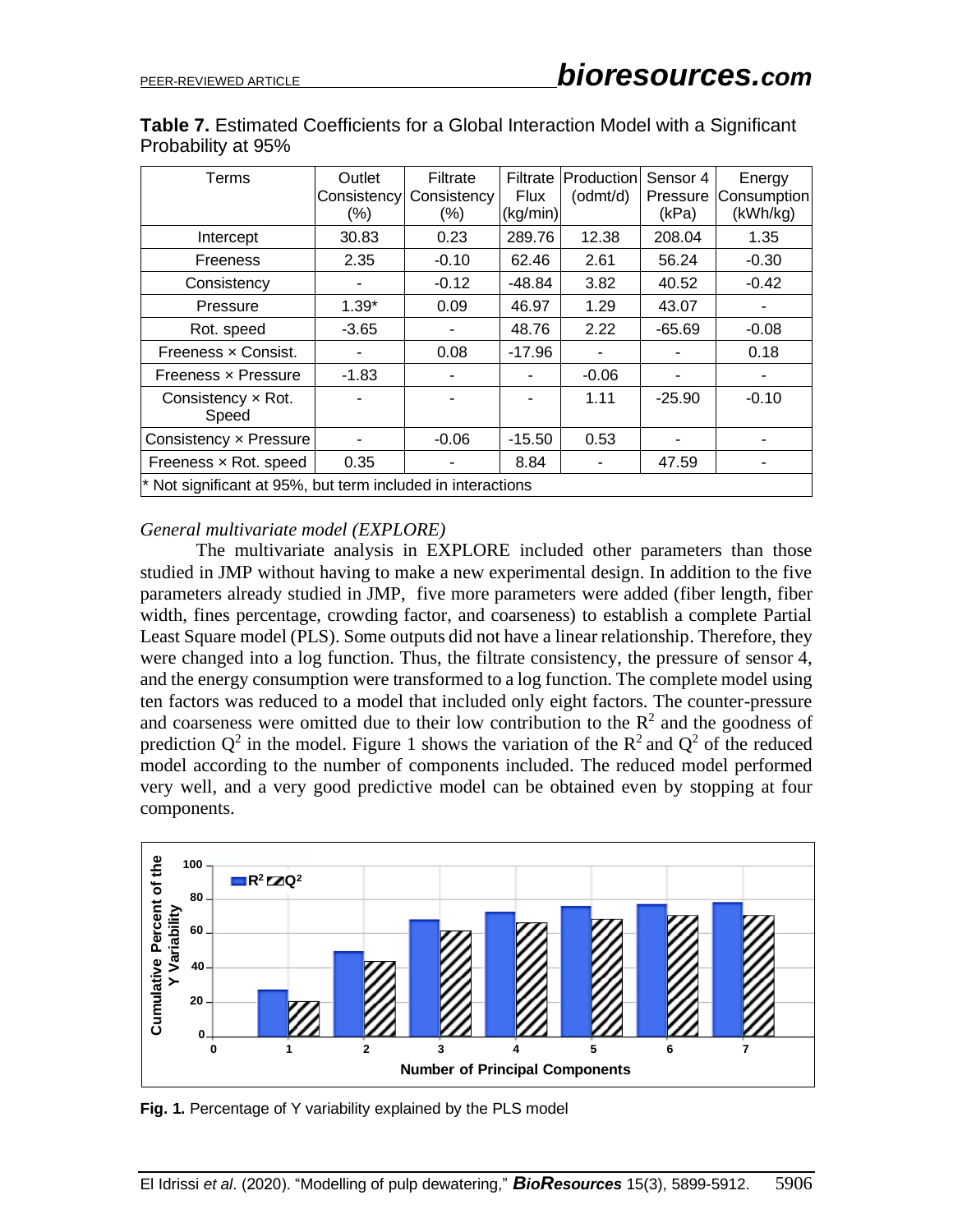In the reduced model established (Fig. 1), the predictive ability was very good, starting from four components. Hence, the loadings and the scores of the model could be analyzed with the basis of these four components (Figs. 2 and 3). The loadings (Fig.2-b), which are the weights of the variables when calculating the scores from the original observations, express the dominating correlation structure of the X matrix. The model score plot represents the map of the observations.



**Fig. 2.** Scores (a) and loadings (b) of the model for the first and the second latent vectors

The BCTMP and TMP data show some similarities between these two pulps. The scores plot based on the first two components (Fig. 2a) shows that kraft pulp differed from BCTMP and TMP. The data looks divided into three groups. The first latent vector enables the separation of kraft pulp from TMP and BCTMP, mainly based on the fiber characteristics, as shown in the loading plot in Fig. 2b, such as the fines content and the fiber length. In the loadings plot in Fig. 2b, the variables in the same circle or square provide similar information. The variables situated in the red circle versus variables in the blue circle are negatively correlated, while the variables in the square are not related to the variables in the blue or red circle. The second latent vector seems more related to operating conditions and their effect on consistency and filtrate. For this vector, fiber length and fines are not significant, being close to zero on the vertical axis of the graph. The inlet pressure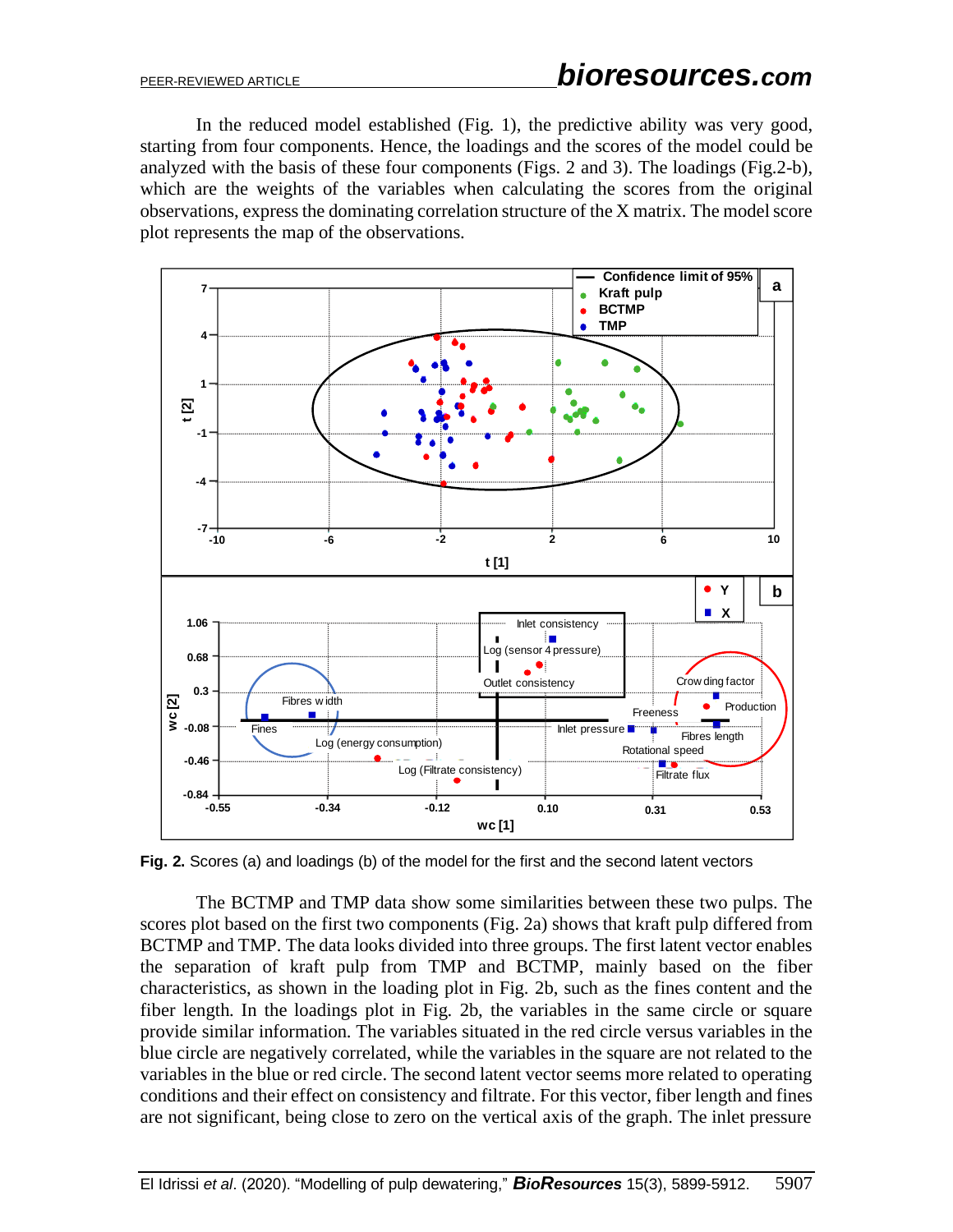and the rotational speed were inversely related to the fines content, as already observed in a previous study (El Idrissi *et al.* 2019). It was obviously easier to operate in higher rotational speed and inlet pressure for kraft pulp having around 20% of fines; however, TMP and BCTMP could not operate in the same conditions.

In the third and fourth components graph (Fig. 3), the loadings plot (Fig. 2b) showed that the third latent vector captured the strong effect of rotational speed and inlet consistency. The fourth vector seemed related to freeness (CSF) effect. The fiber characteristics can be found in the center of the loading plot, showing they had no influence on these two latent vectors. The scores plot (Fig. 2a) clearly indicates that these latent vectors were not related to the pulp type, as the mapping of the three pulps was superimposed.



**Fig. 3.** Scores (a) and loadings (b) of the model for the third and fourth latent vectors

After analyzing the parameters, the model's goodness of fit  $\mathbb{R}^2$  and goodness of prediction  $Q^2$  are summarized in Fig. 4. Compared to the JMP general statistical model, the multivariate general model performance was greatly increased. The  $\mathbb{R}^2$  of the outlet consistency increased from 0.40 to 0.73, 0.38 to 0.73 for the filtrate consistency, 0.54 to 0.75 for the energy consumption, and 0.54 to 0.70 for the sensor 4 pressure. Thus, the model that included other pulp properties improved the prediction performance. In the end,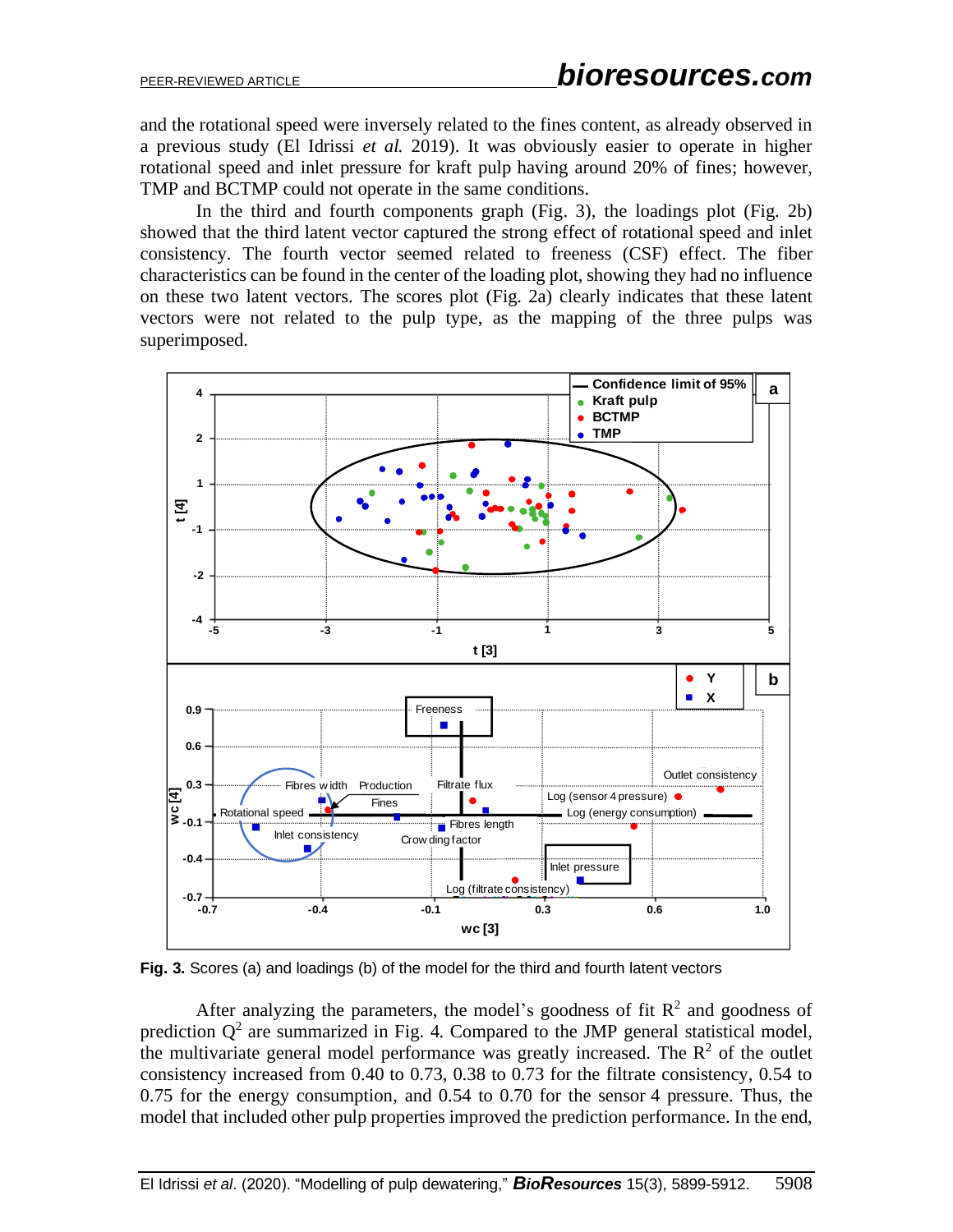the  $Q<sup>2</sup>$  of the model was always higher than 0.60. The Variables Importance on Projection (VIP) was also analyzed (Fig. 5).



**Fig. 4.** Maximum percentages of each Y variability explained by the PLS model

A variable is considered to have a significant effect when it has a VIP higher than 1. Hence, the outlet consistency (Fig. 5a) was more affected by the rotational speed, the feed consistency, and the fiber width. The filtrate flux (Fig. 5b) seemed affected by all the factors. The production (Fig. 5c) was affected the most by the crowding factor, the fines content, and the rotational speed, but not necessarily by the inlet pressure and consistency. The filtrate consistency (Fig. 5d) was mostly influenced by the feed consistency, the rotational speed, and the freeness. For the pressure at sensor 4 (Fig. 5e), the rotational speed and the feed consistency were the most evident influences. The energy consumption (Fig. 5f) was affected by the same parameters, the rotational speed and the feed consistency, but the fiber width and inlet pressure are to be considered. Globally, the rotational speed and the inlet consistency are the most important factors to consider for the screw press operation.

| Terms                   | Outlet<br>Consistency<br>(%) | Filtrate<br>Consistency<br>(%) | Filtrate<br><b>Flux</b><br>(kg/min) | <b>Production</b><br>(odmt/d) | Sensor 4<br>Pressure<br>(kPa) | Energy<br>Consumption<br>(KWh/kg) |
|-------------------------|------------------------------|--------------------------------|-------------------------------------|-------------------------------|-------------------------------|-----------------------------------|
| Constant                | 59.08                        | 0.74                           | 217.8                               | $-9.40$                       | 7.17                          | 3.72                              |
| <b>Rotational Speed</b> | $-0.53$                      | 0.02                           | 3.58                                | 0.16                          | $-0.05$                       | $-0.004$                          |
| <b>Freeness</b>         | 0.013                        | $-0.002$                       | 0.38                                | 0.02                          | 0.001                         | $-0.001$                          |
| <b>Feed Consistency</b> | 1.35                         | $-0.64$                        | $-44.33$                            | 1.54                          | 0.24                          | $-0.25$                           |
| <b>Feed Pressure</b>    | 0.02                         | 0.04                           | 4.32                                | 0.08                          | 0.005                         | $-0.005$                          |
| Fibres Length           | 4.48                         | $-1.08$                        | $-16.58$                            | $-2.33$                       | 0.35                          | $-0.12$                           |
| <b>Fibres Width</b>     | $-0.63$                      | $-0.04$                        | $-3.83$                             | 0.07                          | $-0.05$                       | $-0.06$                           |
| <b>Fines</b>            | $-0.14$                      | 0.02                           | $-0.19$                             | 0.03                          | $-0.01$                       | $-0.0004$                         |
| Crowding Factor         | $-0.02$                      | 0.004                          | 0.09                                | 0.03                          | $-0.001$                      | $-0.0008$                         |
| $R^2$                   | 0.73                         | 0.73                           | 0.83                                | 0.94                          | 0.70                          | 0.75                              |

**Table 8.** Regression Coefficients of the Global Model in EXPLORE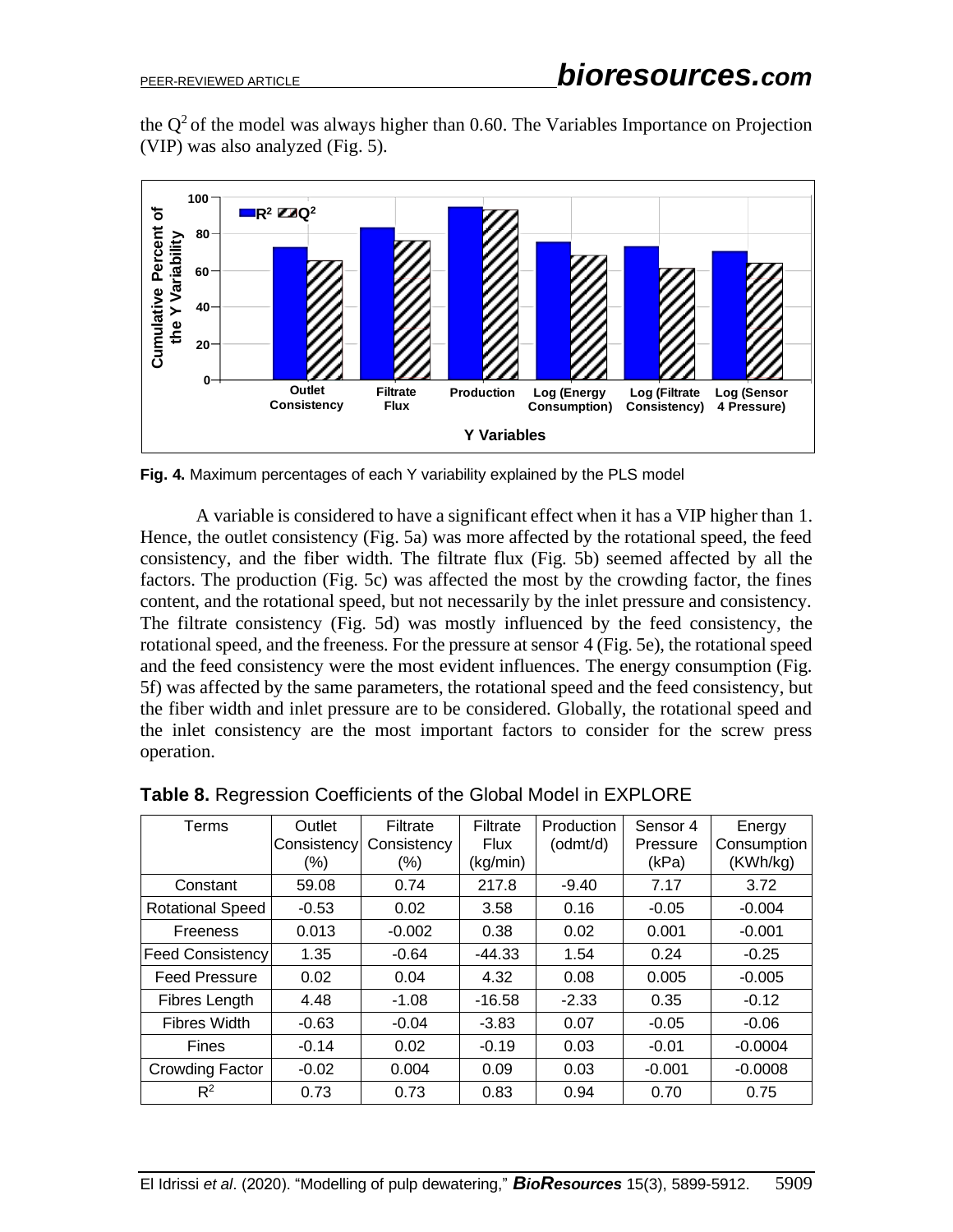

**Fig. 5**. VIP of the multivariate model, outlet consistency (a), filtrate flux (b), production (c), filtrate consistency (d), sensor 4 pressure (e), and energy consumption (f)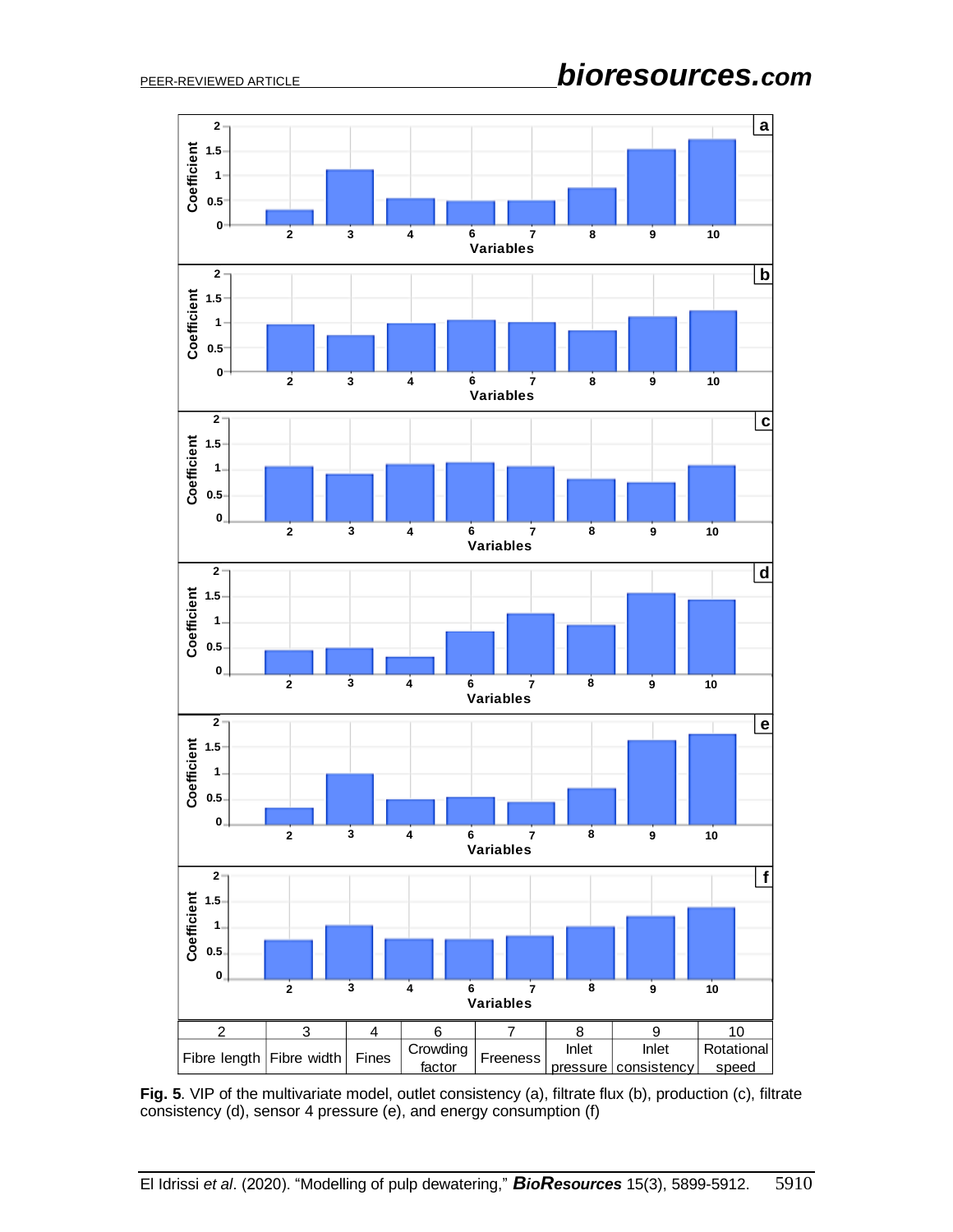Surprisingly, the fiber width also has a strong impact on all the response variables except for filtrate flux and consistency. The other pulp characteristics also have an important impact but for different variables. Therefore, the rotational speed, the freeness, the feed consistency combined with the fibers' properties and fines percentage should be considered when dewatering pulp in a screw press. The prediction equation coefficients are summarized in Table 8.

# **CONCLUSIONS**

- 1. For each pulp individually, a statistical predictive model could calculate the press outputs very well. The model with interactions was used, and the  $R<sup>2</sup>$  ranged between 0.65 and 0.97, which is a very good regression value. It also showed that the fiber type is not the main cause of the difference between the pulps. The fiber length was the main factor to characterize each pulp individually in regards to the crowding factor.
- 2. The global model in JMP, with interactions, was only predicting the filtrate flux and the production very well. For the other outputs, the  $\mathbb{R}^2$  was lower than 0.50. This was judged not sufficient to have a good description of the screw press design. However, in agreement with previous findings (El Idrissi *et al*. 2019), the statistical modeling showed that the rotational speed, the freeness, and the feed consistency are the most important factors as they were found to influence most of the press outputs, either alone or combined with each other.
- 3. In addition to the five parameters studied in JMP, four more variables (fibers length, fibers width, fines content, and crowding factor) were added in a multivariate analysis global model. The counter-pressure was rejected after noticing it has no significant effect on most of the outputs. By using the principal component multivariate analysis, the  $\mathbb{R}^2$  of the model increased greatly and had a goodness of prediction  $\mathbb{Q}^2$  higher than 0.60. Compared to the JMP general statistical model, the multivariate general model performance was noticeably increased. From an application point of view, the multivariate model is more general and flexible. Further experiments with other types of pulp will be undergone to validate, or further improve the model.

## **ACKNOWLEDGMENTS**

The financial support from the Natural Sciences and Engineering Research Council of Canada (NSERC) and Valmet is gratefully acknowledged.

## **REFERENCES CITED**

- Bredeson, D. K. (1983). "Mechanical oil extraction," *J. Am. Oil. Chem. Soc.* 60 (2), 211- 213. DOI: 10.1007/BF02543484
- Eaves, T. S., Paterson, D. T., Hewitt, D. R., Balmforth, N. J., and Martinez, D. M. (2020). "Dewatering saturated, networked suspensions with a screw press," *J. Eng. Math.* 120, 1-28. DOI: 10.1007/s10665-019-10029-3
- Egenes, T. H., and Helle, T. (1992). "Flow Characteristics and water removal from pulp